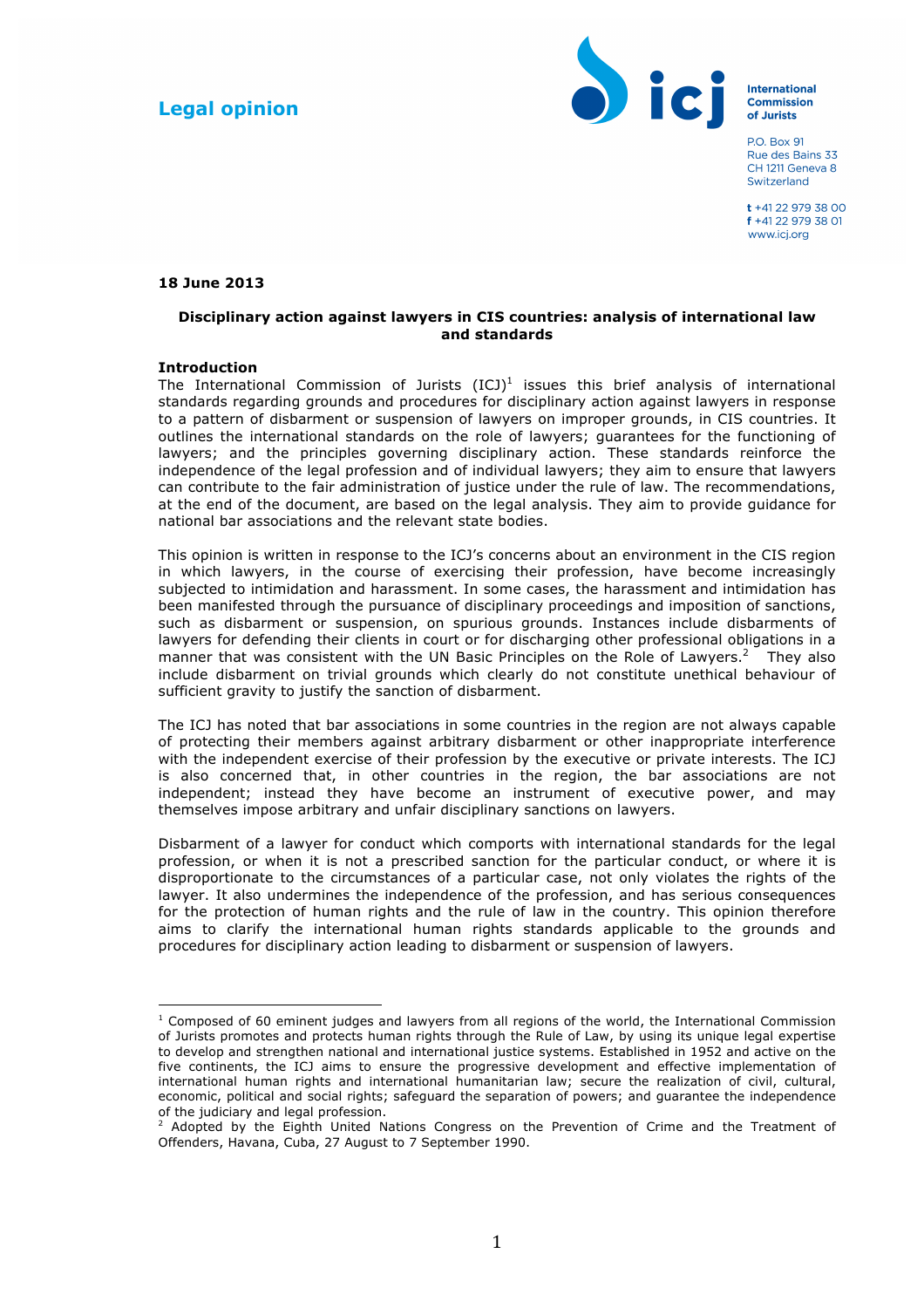#### **Role and duties of lawyers**

Lawyers play an essential role in upholding the rule of law and ensuring respect for human rights, by facilitating access to justice and seeking to protect the rights of their clients.<sup>3</sup> It is lawyers, judges and prosecutors that together form the pillars upon which a fair justice system rests. The UN Basic Principles on the Role of Lawyers, in its preamble, affirms the centrality of lawyers to ensuring protection of human rights through the fair administration of justice: "adequate protection of the human rights and fundamental freedoms to which all persons are entitled […] requires that all persons have effective access to legal services provided by an independent legal profession."<sup>4</sup>

Lawyers' roles include advising their clients as to their rights and obligations, $5$  and assisting their clients in every appropriate way, $6$  including before courts and other authorities.<sup>7</sup> Therefore "[l]awyers are not expected to be impartial in the manner of judges, yet they must be as free as judges from external pressures and interference."8

Due to the important function lawyers discharge in the justice system and in society, they bear certain responsibilities. One of the main duties, as provided for by the UN Basic Principles on the Role of Lawyers, is that lawyers must "always loyally respect the interests of their clients".<sup>9</sup> They must carry out their professional functions to the best of their ability, diligently, with integrity and independence. They should act freely, in accordance with the law and recognized standards of professional ethics, in protecting the rights of the clients and promoting human rights and the cause of justice, including by challenging laws and practices.<sup>10</sup> Lawyers should "maintain the honour and dignity of their profession as essential agents of justice".<sup>11</sup>

#### **Rights of lawyers**

Lawyers like other citizens enjoy rights and freedoms including the rights to freedom of expression, belief, association and assembly.<sup>12</sup> Lawyers are also entitled to form and join professional associations, which represent their interests, and whose executive bodies are elected by the members of such organisations.<sup>13</sup>

#### **Obligations of the State in regard to lawyers**

International standards set out minimum standards for the conduct of the authorities that aim to ensure that they facilitate the functioning of the legal profession, and respect and protect the rights of lawyers and their clients.

For lawyers to be able to fulfil their role and duties effectively, and independently, the authorities and the system of administration of justice must ensure that they are able to

 

<sup>9</sup> Basic Principles on the Role of Lawyers, principle 15.

<sup>12</sup> *ibid*, principle 23.

<sup>3</sup> Basic Principles on the Role of Lawyers, principles 13-14. 4 *ibid*, preamble , para.9.

<sup>5</sup> *ibid*, principle 13(a).

<sup>6</sup> *ibid*, principle 13(b).

<sup>7</sup> *ibid*, principle 13(c).

<sup>&</sup>lt;sup>8</sup> Report of the Special Rapporteur on the independence of judges and lawyers, 28 July 2009, A/64/181, para. 12. The Special Rapporteur on the Independence of Judges and Lawyers is an independent expert appointed and mandated by the UN Human Rights Council, to inquire into and report on allegations of attacks on the independence of judges, lawyers and court officials and on progress achieved in protecting such independence, see: http://www.ohchr.org/EN/Issues/Judiciary/Pages/IDPIndex.aspx

<sup>&</sup>lt;sup>10</sup> ibid, principle 14; Draft Universal Principles on the Independence of Justice, para. 83, prepared by the UN Special Rapporteur on the Study on the Independence of the Judiciary in 1989. The Special Rapporteur was entrusted with the preparation of a report on the independence and impartiality of the judiciary and the independence of lawyers by the UN Sub-Commission on Prevention of Discrimination and Protection of Minorities in 1980, the UN Commission on Human Rights in resolution 1989/32 invited governments to take account of the principles in implementing the UN Principles on the Independence of the Judiciary; E/CN.4/Sub.2/1985/18/Add.5/Rev.1;

http://icj.wpengine.netdna-cdn.com/wp-content/uploads/2012/04/International-Principles-on-the-Independence-and-Accountability-of-Judges-Lawyers-and-Procecutors-No.1-Practitioners-Guide-2009-

Eng.pdf, page 100.<br><sup>11</sup> Basic Principles on the Role of Lawyers, principle 12.

<sup>13</sup> *ibid*, principle 24.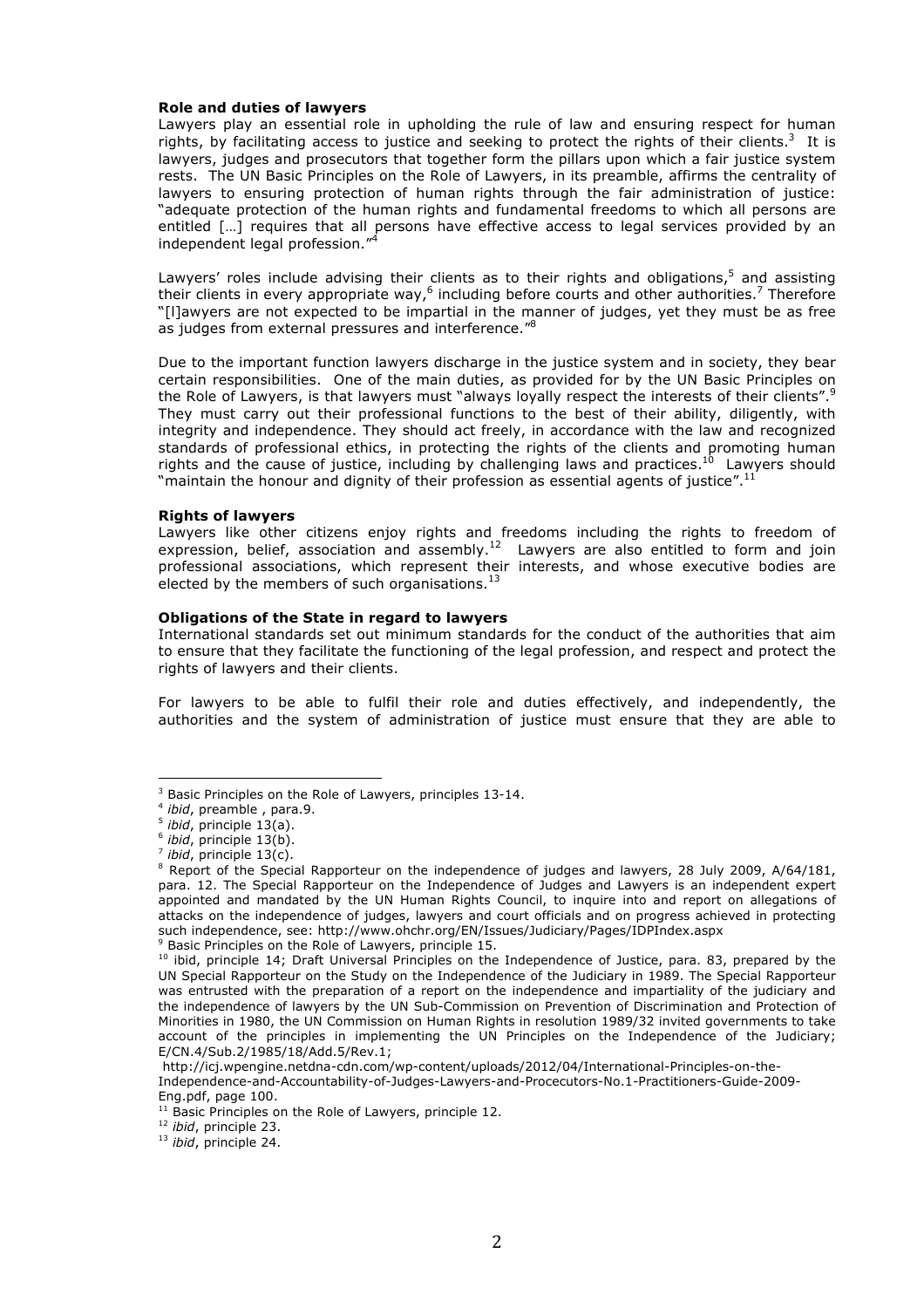discharge their functions "without any restrictions, influences, direct or indirect, from any quarter or for any reason" and without intimidation or harassment.<sup>14</sup>

The authorities must ensure that lawyers enjoy the facilities, rights and privileges necessary for their work. Among other things, the authorities must ensure that lawyers are able to consult with their clients freely. They must recognise and respect that all communications and consultations between lawyers and their clients within their professional relationship are confidential.<sup>15</sup>

Lawyers must have the right of access to information, files and documents necessary for the provision of effective legal assistance<sup>16</sup> and the right to appear in court.<sup>17</sup>

Lawyers must not to be identified with their clients or the cause of their clients as a result of discharging their functions.<sup>18</sup> Crucially, for lawyers to be able to carry out their duties effectively, they must not be threatened with prosecution or any forms of sanctions for any action taken in accordance with professional duties or standards and ethics.<sup>19</sup>

When lawyers are threatened as a result of discharging their functions, by either state authorities or private parties, the authorities must take adequate steps to protect them,<sup>20</sup> sufficient to ensure that lawyers "are able to perform all their functions without intimidation, hindrance, harassment or improper interference"<sup>21</sup> from any source. Governments must also ensure that the law and regulatory systems are not abused to intimidate or harass lawyers, by putting in place sufficient safeguards to prevent such abuse, including in the disciplinary system for lawyers.22

#### **Accountability of Lawyers: Disciplinary Proceedings and Sanctions**

A fair disciplinary system, that holds lawyers accountable for professional misconduct, is an important and necessary means to uphold the integrity of the legal profession, bolster its independence and ensure the rule of law.

Where lawyers fail to discharge the duties of their profession, as set out in a Code of Conduct or legislation that is consistent with international standards, such as, *inter alia*, loyalty to the interests of their clients, assisting clients in every appropriate way, or maintaining the dignity of the profession, they may be subject to fair disciplinary action resulting in proportionate sanctions.

International principles on the role of lawyers require the State to ensure that neither disciplinary sanctions, nor other measures such as criminal penalties, are unfairly or arbitrarily imposed on lawyers for action taken in accordance with their professional duties, and in accordance with accepted standards of professional conduct, including those enshrined in the Basic Principles on the Role of Lawyers.<sup>23</sup>

It therefore must be guaranteed that before certain conduct becomes punishable by a disciplinary measure it amounts to a breach of adopted rules. $^{24}$  As Principle 29 of the UN Basic Principles on the Role of Lawyers states:

"all disciplinary proceedings shall be determined in accordance with the code of professional conduct and other recognised standards and ethics of the legal profession and in the light of these principles".

<sup>&</sup>lt;sup>14</sup> Draft Universal Principles on the Independence of Justice, para. 75; Basic Principles on the Role of Lawyers, principle 16.

 $^{15}$  Basic Principles on the Role of Lawyers, Principle 16(b), 22.

<sup>16</sup> *ibid*, principle 21.

<sup>17</sup> *ibid*, principle 19.

<sup>18</sup> *ibid*, principle 18

<sup>19</sup> *ibid*, principle 16(c).

<sup>&</sup>lt;sup>20</sup> *ibid*, principle 17.<br><sup>21</sup> *ibid*, principle 16(a).

<sup>&</sup>lt;sup>22</sup> *ibid*, principle 16 and 29.<br><sup>23</sup> *ibid*, principle 16(c).

<sup>&</sup>lt;sup>24</sup> International Bar Association (IBA), Guide for Establishing and Maintaining Complaints and Discipline<br>Procedures, http://www.ibanet.org/Document/Default.aspx?DocumentUid=2A17AA40-79A9-4B99-90A6-Procedures, http://www.ibanet.org/Document/Default.aspx?DocumentUid=2A17AA40-79A9-4B99-90A6- D0A7825FD76F, para. 1.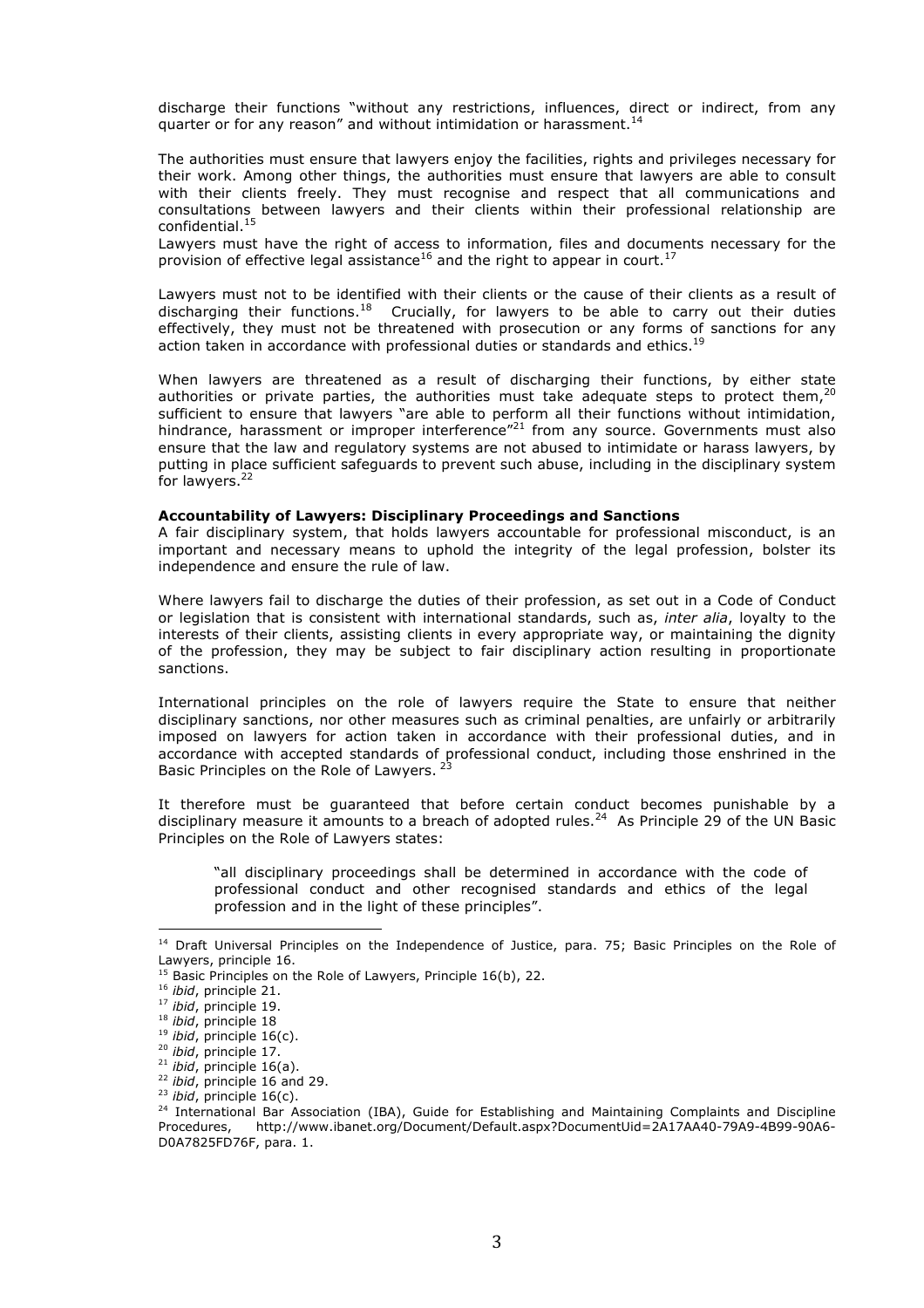The State's obligations to protect lawyers from unfair or arbitrary disciplinary proceedings and sanctions are underpinned by international human rights law. The obligation to provide a fair hearing, enshrined, *inter alia*, in Article 14 of the International Covenant on Civil and Political Rights (ICCPR) and Article 6 of the European Convention on Human Rights (ECHR), requires that both the law and practice protect due process in disciplinary proceedings, including in the course of appeals.<sup>25</sup>

Furthermore, restrictions on access to and exercise of a profession may affect a number of rights protected in international human rights law, such as the right to privacy (guaranteed in particular under in particular under Article 17 ICCPR and Article 8 ECHR),  $26$ , the right to freedom of expression (Article 19 ICCPR, Article 10 ECHR), the right to freedom of association (Article 22 ICCPR, Article 11ECHR). For example, dismissal or disbarment affect privacy rights,<sup>27</sup> impacting on professional relationships, on the material well-being of lawyers and their families<sup>28</sup> as well as on the reputation of the lawyer concerned, all of which fall within the protection of the right to privacy.<sup>29</sup>

As these rights are not absolute, restrictions of them- such as those that occur from disbarment - will not always result in violations of internationally guaranteed rights. However, international law requires that the restrictions of the above-mentioned rights – such as occur as a result of disbarment- must not be arbitrary or otherwise unlawful. This requires that the disciplinary action, including the both the proceedings and the sanction:

- Be in accordance with law (the principle of legality),
- Pursue an aim compatible with the respect for human rights, which is necessary and proportionate to achieve the legitimate aim in view of circumstances of the case and individual; and
- be imposed only pursuant to and following a fair procedure.<sup>30</sup>

Each of these requirements will be considered in turn.

## *1. Disciplinary action and sanctions in accordance with law: codes of ethics and their application in disciplinary proceedings*

In cases of disciplinary action against lawyers, international standards provide that "[a]ll disciplinary proceedings shall be determined in accordance with the code of professional conduct and other recognised standards and ethics of the legal profession and in the light of [the UN Basic Principles on the Role of Lawyers]".<sup>31</sup>

Therefore, disciplinary action against lawyers must be based solely a code of professional conduct which is consistent with recognised ethical and professional standards including the Basic Principles on the Role of Lawyers and must not be arbitrary. The code must be written in a manner that is consistent with the principle of legality and must be applied proportionately, through consistent interpretational practice by the relevant authorities, in the course of fair proceedings. Both the offence charged and the proceeding itself should correspond to both the letter and the spirit of the legal provisions.

<sup>31</sup> Basic Principles on the Role of Lawyers, principle 29.

 $^{25}$  See also: Basic Principles on the Role of Lawyers , principles 27 and 28. See also: IBA, Guide for Establishing and Maintaining Complaints and Discipline Procedures, para. 18.<br><sup>26</sup> *Sidabras and Dziautas v Lithuania* , ECtHR, Application nos. 55480/00 and 59330/00, Judgment of 27

July 2004, para.47, and *Bigaeva v. Greece*, ECtHR, Application no. 26713/05, Judgment of 28 May 2009,  $\rho$ aras.22-25.<br>27.

<sup>&</sup>lt;sup>27</sup> Ozpinar v Turkey, ECtHR, Application no. 20999/04, para.43-48, Judgment of 19 October 2010.<br><sup>28</sup> Oleksandr Volkov v Ukraine, ECtHR, Application no. 55480/00, Judgment of 9 January 2013, para, 166.<br><sup>29</sup> Pfeifer v. Aus

*Norway*, ECtHR, Application no. 28070/06, Judgment of 9 April 2009, paras.63 and 64; *Ozpinar v Turkey*, ECtHR, Application no. 20999/04, Judgment of 19 October 2010, para.47.

See generally on arbitrariness in regard to Article 17 ICCPR, Novak, CCPR Commentary, 2nd ed, pp.383, 384; Human Rights Committee, General Comment No.16, *The right to respect of privacy, family, home and correspondence, and protection of honour and reputation (Art. 17)*, 4 August 1988, paras.3-4. Under Article 8.2 ECHR, any interference with the right to respect for private life must be in accordance with law, and necessary in a democratic society for the protection of one of several listed legitimate purposes.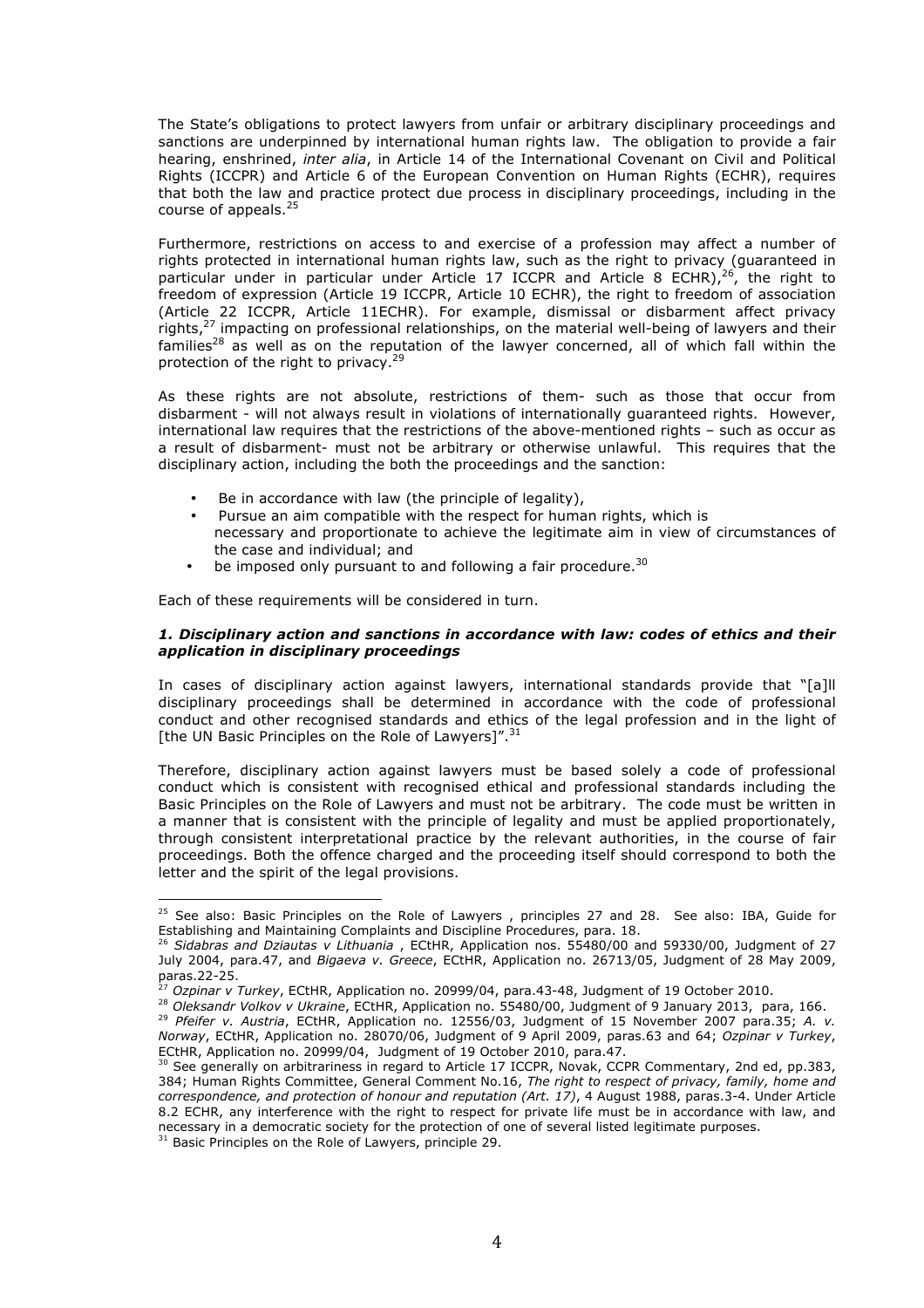These standards reflect international human rights law. The principle of legality, requires that any interference with rights, such as those protected under Articles 17, 19, 22 of the ICCPR, should be clearly established by law. "Law" in this regard may include not only legislation, but also regulations or professional codes of conduct, provided that they are published and available to those bound by them.<sup>32</sup> The requirement that a measure be in accordance with law refers not only to the existence of the law but also to the quality of such law, which must be compatible with the rule of law, including legal protection against arbitrary interference.<sup>33</sup> In particular, the law must be foreseeable, since "a norm cannot be regarded as "law" unless it is formulated with sufficient precision to enable the citizen to regulate his [or her] conduct: he [or she] must be able - if need be with appropriate advice - to foresee, to a degree that is reasonable in the circumstances, the consequences which a given action may entail.<sup>"34</sup>

It must be borne in mind that to avoid rigidity, many laws are formulated with necessary vagueness.<sup>35</sup> Where legal provisions are formulated broadly, their interpretation and application depends on practice.<sup>36</sup> Such limits on precision are particularly relevant in the area of disciplinary standards, which may be formulated in general terms.  $37$ 

It is therefore acceptable if the professional code of conduct does not describe in detail every precise situation which may precipitate disciplinary action and incur disciplinary sanctions, however the code broadly should prescribe standards of professional and ethical behaviour in regard to maintaining independence of the profession, honesty, integrity and fairness of lawyers, prevention of conflict of interests, confidentiality, acting in the interests of the client and others.<sup>38</sup>

It must be underscored that where a disciplinary offence set out in law or in a code is aimed at "general and innumerate application" it is unlikely to satisfy the requirement of foreseeability.<sup>39</sup> Furthermore legal norms are not foreseeable if they confer "unfettered discretion on those charged with their execution." $40$ 

Where the law itself is proscribed in general terms, the foreseeability of its application depends on "existence of specific and consistent interpretational practice concerning the relevant legal provision".<sup>41</sup> This principle concerning the role of the interpretative bodies in ensuring foreseeability of legal provisions is applicable both to common law and civil law countries.<sup>42</sup>

A violation of the rights of a lawyer would arise in a case when "nearly any misbehaviour [...] could be interpreted, if desired by a disciplinary body, as a sufficient factual basis for a disciplinary charge" [...] and lead to an individual's removal from office or from their profession.<sup>43</sup> It is therefore crucial for the purposes of the quality of the relevant law and its application to ensure clear guidance regarding the boundaries of ethical or unethical behaviour, which should be consistently applied.

Disbarment of a lawyer as well as suspension or other disciplinary sanction, affects rights guaranteed under human rights law including the ICCPR and ECHR. A disciplinary sanction will therefore only comply with the principle of legality and the rights of the lawyer concerned where it is a proportionate and foreseeable penalty meted out in accordance with either legislation, or a code of ethics adopted by the legal profession to guide lawyers in maintaining the honour and dignity of their profession, <sup>44</sup> following a fair procedure.

<sup>32</sup> *Barthold v Germany,* ECtHR, Application no.8734/79, Judgment of 25 March 1985, paras.46-49

<sup>&</sup>lt;sup>33</sup> Malone v United Kingdom, ECtHR, Application no.8619/79, Judgment of 2 August 1984, para. 67.<br><sup>34</sup> *ibid*, para 66.<br><sup>35</sup> Gorzelik and Others v. Poland ECtHR[GC], no 44158/98, § 64.

<sup>36</sup> See Gorzelik and Others v. Poland [GC], no 44158/98, § 64. 37 *Oleksandr Volkov v Ukraine*, op cit para, 176.

<sup>&</sup>lt;sup>38</sup> See: IBA International Principles on Conduct for the Legal Profession, adopted on 28 May 2011.<br><sup>39</sup> *Oleksandr Volkov v Ukraine*, op cit para, 178.<br><sup>40</sup> HRC, General Comment 27, op cit para. 13.

<sup>&</sup>lt;sup>41</sup> Goodwin v. the United Kingdom, ECtHR, Application no, 17488/90 Judgment of 27 March 1996, para.33. <sup>42</sup> Oleksandr Volkov v Ukraine, op cit para, 179.

<sup>43</sup> *ibid,* para, 185.

<sup>44</sup> Basic Principles on the Role of Lawyers, principle 26.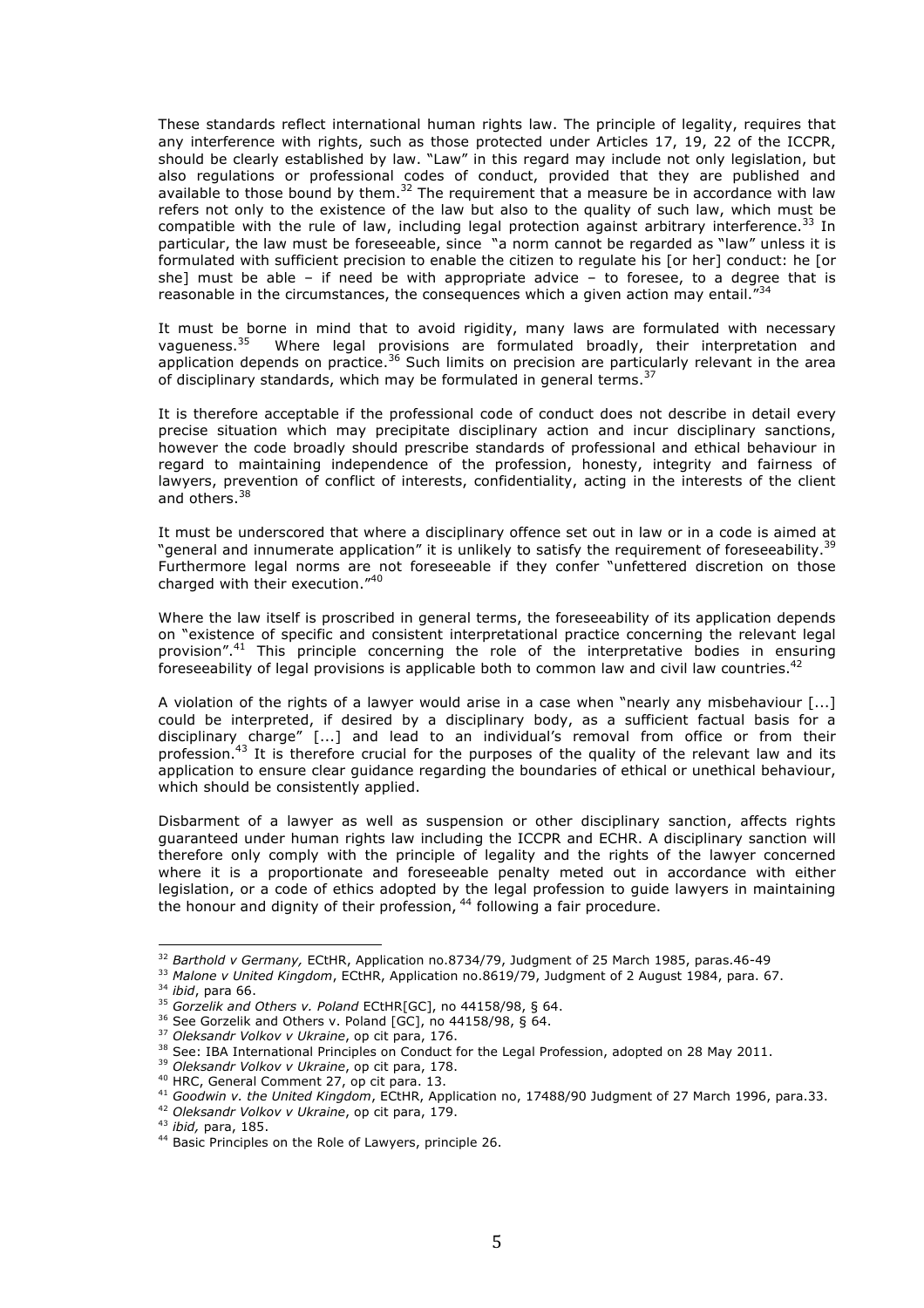### *2. Prohibition of arbitrariness: reasonableness and proportionality*

Disciplinary action and sanctions against a lawyer that are duly provided for in legislation or a professional code of conduct must, in addition, be reasonable and proportionate- they may not be arbitrary.

International human rights law establishes that an action which is according to law, may nevertheless violate rights under Article 17, 19, 22 ICCPR, where the action or sanction is arbitrary.45 Thus any restriction of these rights must be reasonable and proportionate to a legitimate aim in the particular circumstances of the case.<sup>46</sup> Similar principles apply under Article 8, 9, 10 and 11 ECHR.<sup>47</sup>

In order to be free from arbitrariness, disciplinary charges must therefore be reasonably connected to and necessary for the legitimate purposes of the law and code of ethics (both of which must be consistent with international standards) in upholding the integrity of the legal profession.

No lawyer should be sanctioned by a graver sanction than is provided for by law for a particular type of misbehaviour. Furthermore, any sanction imposed as a result of a disciplinary process, including disbarment, must correspond to the principle of proportionality. <sup>48</sup> This principle requires that the sanction correspond to the alleged infringement of prescribed professional standards, and that it is not excessive in relation to the misconduct, the circumstances of the case or the individual. An appropriate range of sanctions for professional misconduct must thus be developed and prescribed  $^{49}$  A sanction imposed for misconduct may be excessive if other, less intrusive sanctions or measures have not been considered or could have upheld the public interest in preserving the integrity of the profession.

## *3. Procedural rights in disciplinary proceedings*

International standards on the role of lawyers provide that disciplinary proceedings and complaints against lawyers in their professional capacity must be processed expeditiously and fairly,<sup>50</sup> in accordance with the right to a fair hearing, protected inter alia under Article 14 ICCPR and Article 6 ECHR.

The lawyer subject to the disciplinary proceedings must be entitled to assistance from a lawyer of his or her choice. $51$ 

The case must be heard by an independent and impartial authority or by a court.<sup>52</sup> This requires the absence of any direct or indirect influence, pressure or intimidation or intrusion from whatever side and for whatever motive.<sup>53</sup>

Disciplinary proceedings against lawyers must respect the right to equality of arms.<sup>54</sup> In accordance with this principle, lawyers should be informed of the nature and cause of the charges against them; they and their legal representatives should have adequate time and facilities to prepare and present a defence; they should have the opportunity to challenge the

 $45$  UN Human Rights Committee, General Comment No 16, op cit para.4

<sup>46</sup> The UN Human Rights Committee in this regard said that: "[t]he introduction of the concept of arbitrariness is intended to guarantee that even interference provided for by law should be in accordance with the provisions, aims and objectives of the Covenant and should be, in any event, reasonable in the particular circumstances" HRC, General Comment 16, op cit, para 4.

<sup>47</sup> *Olsson v Sweden*, ECtHR, Application no .10465/83, Judgment of 24 March 1988, para,67; *Campbell v UK*, ECtHR, Application no 13590/88, Judgment of 25 March 1992, paras42-54.

 $^{48}$  Recommendation no. R (2000) 21 of the Committee of Ministers to Member states on the freedom of exercise of the profession of lawyer, principle VI.4.

<sup>&</sup>lt;sup>49</sup> IBA, Guide for Establishing and Maintaining Complaints and Discipline Procedures, para 19.

<sup>50</sup> UN Basic Principles on the Role of Lawyers, Principle 27 Draft Universal Principles on the Independence of Justice, para.106.

 $51$  Basic Principles on the Role of Lawyers, principle 27

<sup>52</sup> *ibid*, Principle 28

<sup>53</sup> UN HRC, General Comment 32*, Article 14: Right to equality before courts and tribunals and to a fair trial,* CCPR/C/GC/32, 23 August 2007, para 25.

<sup>54</sup> UN HRC, General Comment 32 op cit, para 13.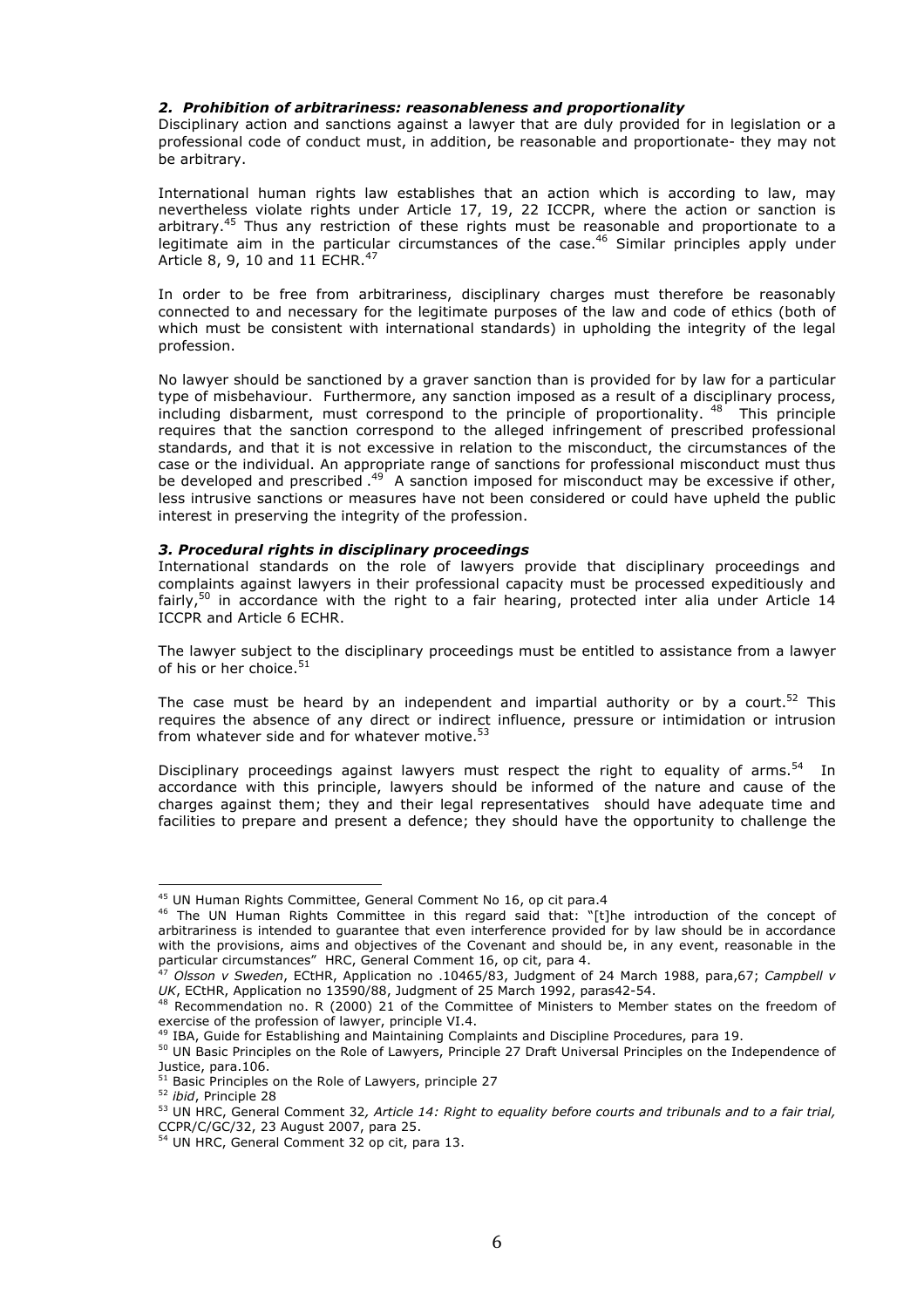allegations and evidence against them, including by questioning witnesses, and should have the opportunity to present evidence, including through calling witnesses.<sup>55</sup>

The decision should be in writing and reasoned on the basis of the law and code of professional ethics, which conform to international standards, as applied to the admissible evidence presented. <sup>56</sup>

The lawyer should have the right to appeal the finding and the sanction before an independent and impartial judicial body, and receive a reasoned decision within a reasonable time.<sup>57</sup>

#### **Recommendations**

The sole purpose of disciplinary proceedings and sanctions against lawyers must be maintaining the professional standards of lawyers, having regard to the best interests of their clients, their clients' rights and duties as well as ensuring the independence, honour and dignity of the profession.

In the exercise of their profession, lawyers must remain free from intimidation, harassment, fear and undue interference including through arbitrary disciplinary action and sanctions such as disbarment. The ICJ emphasises that unless lawyers are protected against such abuses, the independence of lawyers is compromised and the justice system cannot operate effectively in accordance the rule of law.

Legal norms and practice should provide guidance to lawyers about ethical behaviour and the high ethical principles to be upheld by the legal profession.

The law and codes of conduct for lawyers, on which disciplinary action is based, and in accordance with which disciplinary sanctions, including disbarment, are imposed, must be formulated with sufficient precision, so as to guide lawyers in regulating their conduct, including in a manner that will avoid disciplinary action. A range of proportionate sanctions must be available and prescribed.

Codes of conduct for lawyers should be interpreted and disciplinary sanctions should be applied in a manner that is consistent, reasonably foreseeable, predictable to lawyers, and compliant with international standards on the role of lawyers.

In order to avoid arbitrariness, disciplinary proceedings brought against lawyers must be based on clear allegations of breach of the law or code of ethics. Any disciplinary sanction must be prescribed by law. It must be closely related to the legitimate purposes of such sanctions – to maintain professional standards of lawyers and to protect the independence, integrity and dignity of the profession. Disciplinary action, including sanctions imposed, must be appropriate and proportionate in the given circumstances and for such purposes, and must be reasonably related to the conduct impugned. No lawyer should be sanctioned by a graver sanction than is provided for by law for a particular type of misbehaviour.

The bodies which consider disciplinary cases against lawyers must be independent and impartial. The procedure in disciplinary proceedings against lawyers must be expeditious and fair, affording all the necessary guarantees which ensure that a lawyer is able to adequately prepare and present his or her case and challenge the evidence against him or her in full equality, and is afforded the right appeal the findings and sanctions to an independent and impartial judicial body.

Upholding these standards is necessary to ensure that lawyers do not operate in an unpredictable environment where the normal discharge of their professional functions may be arbitrarily interpreted as unprofessional or unethical, and may lead to disciplinary sanctions, the most extreme of which is disbarment.

<sup>&</sup>lt;sup>55</sup> See IBA, Guide for Establishing and Maintaining Complaints and Discipline Procedures, paras. 7 and 8.<br><sup>56</sup> *ibid*, para. 17; Basic Principles on the Role of Lawyers, Principles 29.

<sup>&</sup>lt;sup>57</sup> Basic Principles on the Role of Lawyers, Principles 28 and 27